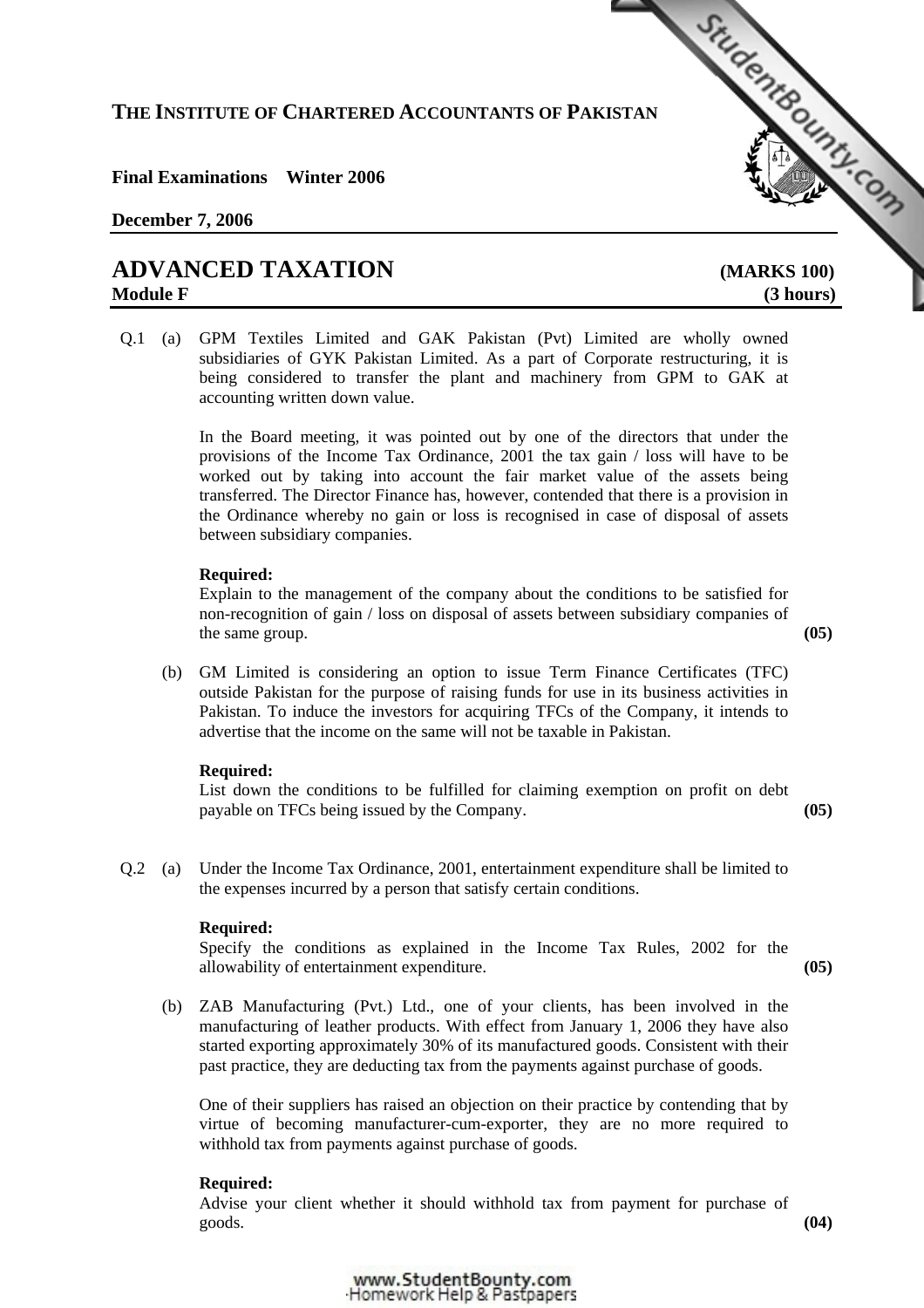(c) An employer having established approved superannuation and approved gratuity fund is required to contribute annually to the funds on a reasonable basis. There are, however, limits set in the Income Tax Rules, 2002 on the initial and annual contributions to the aforesaid funds.

# **Required:**

Specify those limits and the procedure for payment of contribution beyond the specified limits. **(04)** specified limits.

Q.3 (a) As a tax consultant of Mirza Textile Mill Limited, you filed its return of income for tax year 2007 on November 30, 2006. Subsequently, you were informed by the Chief Financial Officer that he forgot to claim credit for certain taxes deducted and paid by the company's customers.

#### **Required:**

Explain the requirements for filing of revised return under the given circumstances. What would be the impact of filing a revised return on the assessment treated to have been made on filing the original return of income? **(04)**

 (b) An appeal filed by FAL (Pvt) Limited against the order passed by the Commissioner of Income Tax – Appeals is pending before the Income Tax Appellate Tribunal (ITAT). Meanwhile, on the application filed by the Company, Central Board of Revenue (CBR) has appointed a committee for the resolution of dispute. On the recommendations of the Committee, the CBR has passed an order whereby the Company's tax liability has been reduced by 50%.

#### **Required:**

Explain to the management of the Company that in case they decide to make payment of tax in accordance with the CBR's order, what would be the affect on:

- (i) existing orders, decisions, etc. and
- (ii) appeal proceedings pending before the ITAT. **(04)**
- (c) The Commissioner of Income Tax selected GZH Pakistan (Pvt.) Limited to verify its compliance with withholding tax regime. For this purpose, the transactions undertaken after July 1, 2006 were selected and on the basis of the audit, following transactions were identified where no tax was withheld by the Company:
	- (i) As part of company's scheme launched for promotion of sale, a car was given as a prize to Mr. C.F. Elahi.
	- (ii) Rent includes payment on account of furniture and fixtures provided by the landlord.
	- (iii) Purchase of goods from an importer.
	- (iv) Profit on debt paid to Pakistan branch of a non-resident bank under a loan agreement.

#### **Required:**

Explain with reasons as to whether or not the Company was required to withhold tax from payments mentioned in (i) to (iv) above. Also explain, what action can be taken by the tax authorities if it is established that the Company has failed to deduct tax from any of the above payments. **(09)**

- 
- Q.4 GIK Pakistan Limited is a Public limited company, whose shares are listed on all the stock exchanges of Pakistan. GIK Inc. USA holds 55% of the shares of the company. The Company is engaged in the trading of a wide range of electrical appliances, which comprise of the following:

www.StudentBounty.com Homework Help & Pastpapers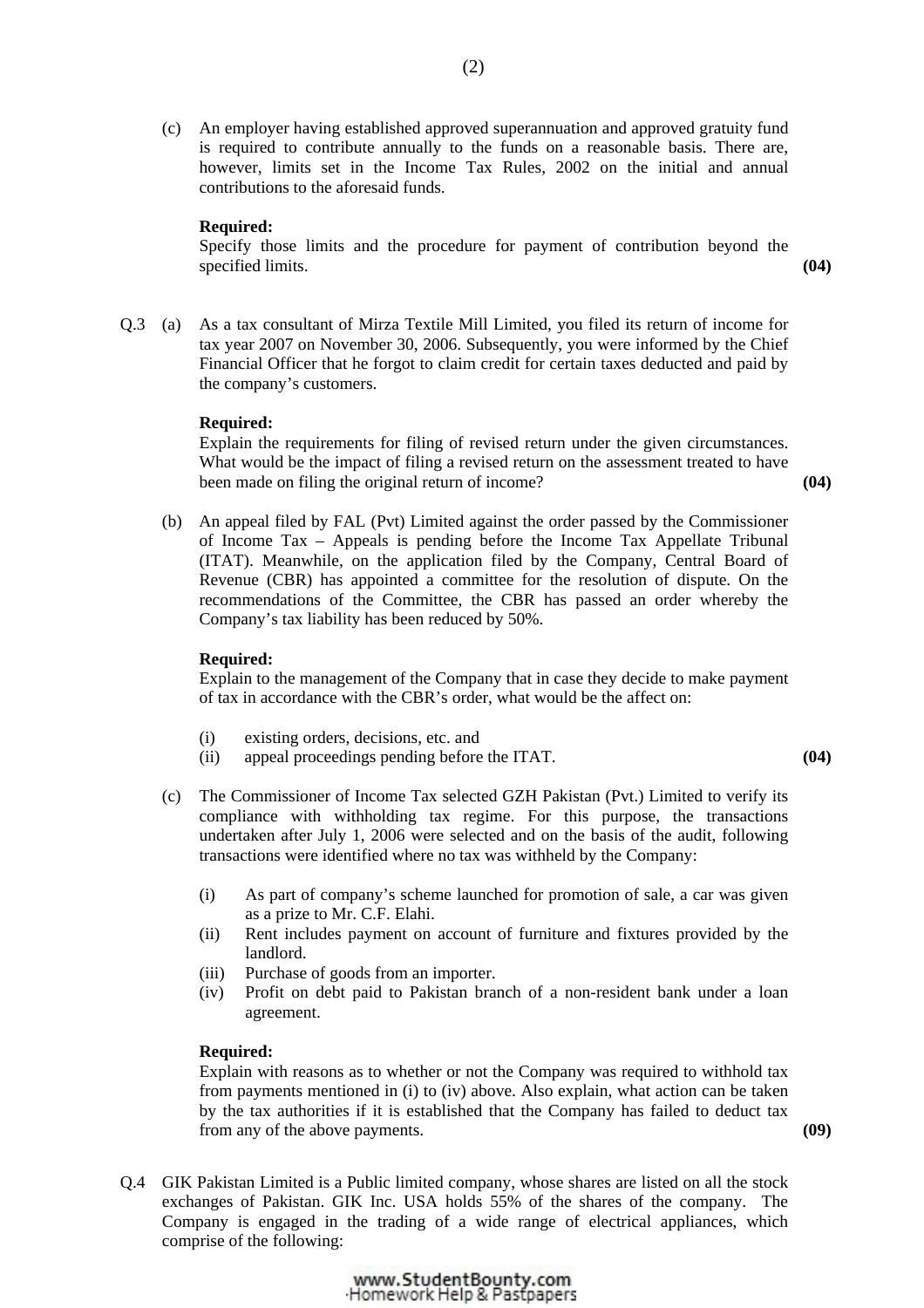- (i) Import in finished form.
- (ii) Manufactured in Pakistan from components imported mainly from GIK Inc. USA.

With effect from July 1, 2006, the Company has also established a software house at Lahore which is involved in export of computer software to GIK Inc., USA under a separate agreement entered in this behalf.

Following information has been extracted from the profit and loss account of the company for the year ended December 31, 2006:

|                                     | $\operatorname{Rs}$ in '000' |
|-------------------------------------|------------------------------|
| Revenue                             | 500,000                      |
| Direct costs                        | 302,000                      |
| Administrative & marketing expenses | 100,000                      |
| Other revenues                      | 50,000                       |
| Financial charges                   | 10,000                       |

Notes to the accounts revealed the following additional information:

- (i) The revenue consists of sale of locally manufactured goods amounting to Rs. 300,000 and sale of imported finished goods amounting to Rs. 200,000.
- (ii) Break-up of direct costs is as under:

|                                                  | $\operatorname{Rs}$ in '000' |
|--------------------------------------------------|------------------------------|
| Raw materials consumed                           | 50,000                       |
| Work in progress                                 | 25,000                       |
| Finished goods – Imported (note $\text{ii}(a)$ ) | 106,000                      |
| Labour cost (note $ii(b)$ )                      | 80,000                       |
| Freight charges (note $\text{ii}(c)$ )           | 20,000                       |
| Accounting depreciation                          | 21,000                       |
|                                                  | 302,000                      |

- (a) This includes tax collected by the Customs Authorities on import of finished goods amounting to Rs. 6,000,000.
- (b) Labour is provided by Messrs. RT & Co. under a contract. All the payments are made in cash and no tax is withheld therefrom as the management feels that cash payments are outside the scope of withholding tax provisions.
- (c) Payment for freight charges has been made in cash.
- (iii) Administrative and marketing expenses include the following items:

|                                                 | <b>Rs</b> in '000' |
|-------------------------------------------------|--------------------|
| Accounting depreciation                         | 20,000             |
| Salaries (note $iii(a)$ )                       | 15,000             |
| Advertising expenses                            | 40,000             |
| Trade mark fee (note iii(b))                    | 5,000              |
| Donations (note $\text{iii}(c)$ )               | 1,000              |
| Rent, rate $\&$ taxes (note iii(d))             | 4,000              |
| Accounting amortisation (note $\text{iii}(e)$ ) | 5,000              |
| Miscellaneous expenses                          | 10,000             |
|                                                 | 100,000            |

 (a) It includes contributions of Rs 1,000,000 to unrecognised provident fund. However, effective arrangements are in place to ensure deduction of tax from payments made by the fund to employees.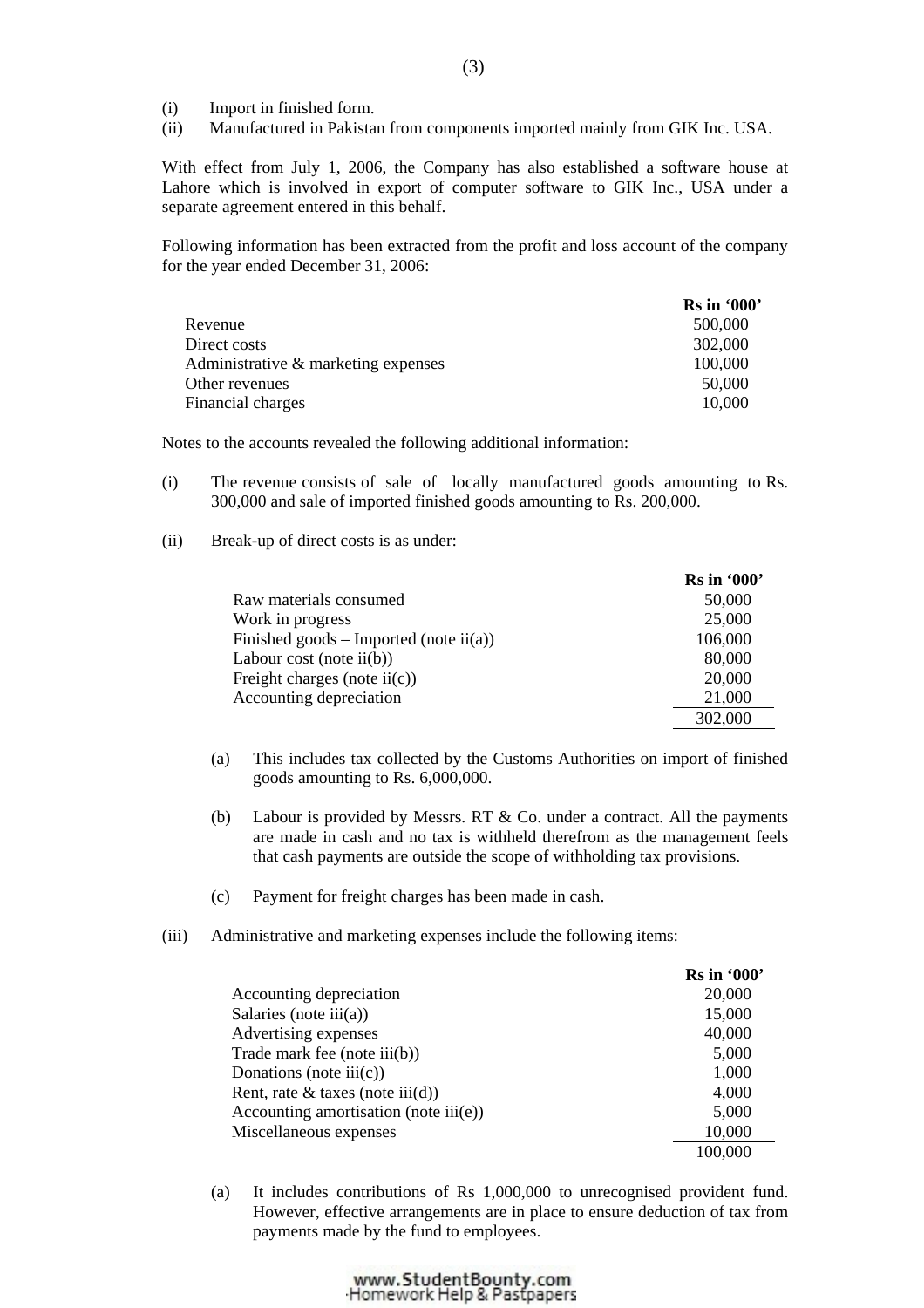- (b) Under an agreement with GIK Inc., USA, a quarterly fee is paid by the company for use of trade marks and logos owned by GIK Inc. The company has not deducted any tax from the payments on the understanding that such fee is not taxable in Pakistan in the absence of GIK Inc.'s Permanent Establishment in Pakistan. Assume that there is no double tax treaty between Pakistan and USA.
- (c) All donations were made to approved institutions mentioned in the Second Schedule of the Income Tax Ordinance, 2001.
- (d) This includes an amount of Rs 500,000 being the taxes withheld in USA on payments received for export of computer software to GIK Inc., USA. The company intends to claim foreign tax credit, against the tax payable in Pakistan.
- (e) On September 1, 2006, the company has acquired accounting software costing Rs 15,000,000, which has a useful life of three years. It is the company's accounting policy to take full amount of amortisation in the first year and no amortisation in the year of disposal.
- (iv) Other revenues comprise the following:

|                                                             | <b>Rs</b> in '000' |
|-------------------------------------------------------------|--------------------|
| Gross dividend received from listed companies               | 5,000              |
| Accounting profit on disposal of building (note $iv(a)$ )   | 17,000             |
| Net income from export of computer software (note $iv(b)$ ) | 20,000             |
| Profit on bank deposits                                     | 8,000              |
|                                                             | 50,000             |

(a) Calculation of accounting profit is based on the following information.

| Sale considerations                       | 57,000 |
|-------------------------------------------|--------|
| Costs of building                         | 50,000 |
| Accounting depreciation                   | 10.000 |
| Accounting profit on disposal of building | 17.000 |

- (b) This represents net income after taking into account all direct and indirect expenses incurred by the Company in relation to export of computer software, except the financial charges.
- (v) Financial charges include profit on debt amounting to Rs 2,000,000 paid on a loan exclusively utilised by the software house. Rest of the financial charges exclusively relate to the loan obtained for trading business.
- (vi) The details of taxes deducted and paid during the year are as under:

|                                                  | <b>Rs</b> in '000' |
|--------------------------------------------------|--------------------|
| Advance tax paid under section 147               | 20,000             |
| Tax paid on import of raw material               | 2,000              |
| Tax deductions from dividends received           | 250                |
| Tax deducted by customers on purchase of locally |                    |
| manufactured goods                               | 10,500             |
|                                                  | 32,750             |

- (vii) Accounting depreciation is the same as tax depreciation.
- (viii) The normal rate of tax applicable on listed companies is 35%.

#### **Required:**

Compute the taxable income of the company and tax payable thereon for the Tax Year 2007. Give proper comments where any given information has not been utilised in the computation. **(25)**